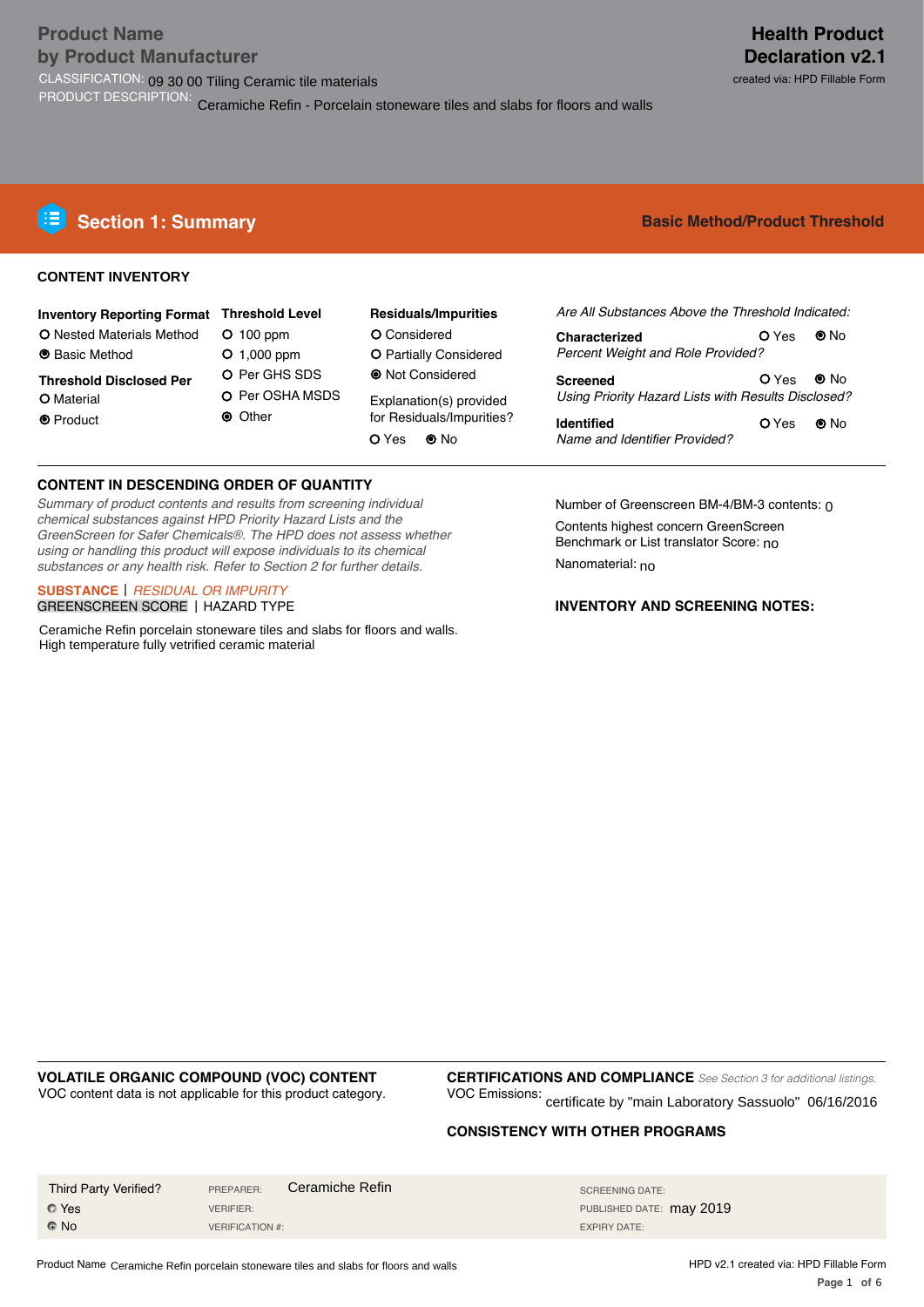| Section 2: Content in Descending Order of Quantity                                                                                                                                                                                                                                                                                                                                                                                                                                                                                                                                                                                                                                       |                                   |     |       |                                         | <b>Basic Method/Product Threshold</b>             |
|------------------------------------------------------------------------------------------------------------------------------------------------------------------------------------------------------------------------------------------------------------------------------------------------------------------------------------------------------------------------------------------------------------------------------------------------------------------------------------------------------------------------------------------------------------------------------------------------------------------------------------------------------------------------------------------|-----------------------------------|-----|-------|-----------------------------------------|---------------------------------------------------|
| This section lists contents in a product based on specific threshold(s) and reports detailed health information including<br>hazards. This HPD uses the inventory method indicated above, which is one of three possible methods:<br>. Basic Inventory method with Product-level threshold.<br>• Nested Material Inventory method with Product-level threshold.<br>• Nested Material Inventory method with individual Material-level thresholds.<br>Definitions and requirements for the three inventory methods and requirements for each data field can be found in the<br>HPD Open Standard version 2.1, available on the HPDC website at: www.hpd-collaborative.org/hpd-2-1-standard |                                   |     |       |                                         |                                                   |
| Ceramiche Refin Porcelain stoneware tiles and slabs for floors and walls                                                                                                                                                                                                                                                                                                                                                                                                                                                                                                                                                                                                                 |                                   |     |       |                                         |                                                   |
| PRODUCT THRESHOLD: other                                                                                                                                                                                                                                                                                                                                                                                                                                                                                                                                                                                                                                                                 |                                   |     |       | RESIDUALS AND IMPURITIES CONSIDERED: no |                                                   |
| RESIDUALS/IMPURITIES NOTES:                                                                                                                                                                                                                                                                                                                                                                                                                                                                                                                                                                                                                                                              |                                   |     |       |                                         |                                                   |
| Individual ingredients used to formulate the product (like clay, sand, feldspar, colours for the body) undergo both phisical and chemical<br>reactions that form the final fired, greificated and vitrified ceramic product.                                                                                                                                                                                                                                                                                                                                                                                                                                                             |                                   |     |       |                                         |                                                   |
| OTHER PRODUCT NOTES:<br>Ceramiche Refin tiles and slabs are manufactured with an high-temperature firing process. The final product is<br>fully vitrified. Water absorption of Refin porcelain stoneware is classified in the lowest class: Bla (less than 0,5%), based on ISO 13006<br>and EN 14411 (annex G) International Standards                                                                                                                                                                                                                                                                                                                                                   |                                   |     |       |                                         |                                                   |
| High temperature fully vitrified ceramic material                                                                                                                                                                                                                                                                                                                                                                                                                                                                                                                                                                                                                                        |                                   |     |       |                                         | ID:                                               |
| <sup>%:</sup> 100%                                                                                                                                                                                                                                                                                                                                                                                                                                                                                                                                                                                                                                                                       | GS:                               | RC: | NANO: |                                         | ROLE: The final product is fully vitrified, fired |
| <b>HAZARDS</b>                                                                                                                                                                                                                                                                                                                                                                                                                                                                                                                                                                                                                                                                           | AGENCY(IES) WITH WARNINGS:        |     |       |                                         |                                                   |
|                                                                                                                                                                                                                                                                                                                                                                                                                                                                                                                                                                                                                                                                                          |                                   |     |       |                                         |                                                   |
|                                                                                                                                                                                                                                                                                                                                                                                                                                                                                                                                                                                                                                                                                          |                                   |     |       |                                         |                                                   |
| <b>SUBSTANCE NOTES:</b>                                                                                                                                                                                                                                                                                                                                                                                                                                                                                                                                                                                                                                                                  |                                   |     |       |                                         |                                                   |
| The final products (ceramic porcelain tiles and slabs for floors and walls, for internal and external use), are inert and fully vitrified                                                                                                                                                                                                                                                                                                                                                                                                                                                                                                                                                |                                   |     |       |                                         |                                                   |
|                                                                                                                                                                                                                                                                                                                                                                                                                                                                                                                                                                                                                                                                                          |                                   |     |       |                                         |                                                   |
|                                                                                                                                                                                                                                                                                                                                                                                                                                                                                                                                                                                                                                                                                          |                                   |     |       |                                         |                                                   |
|                                                                                                                                                                                                                                                                                                                                                                                                                                                                                                                                                                                                                                                                                          |                                   |     |       |                                         | ID:                                               |
| $\%$ :                                                                                                                                                                                                                                                                                                                                                                                                                                                                                                                                                                                                                                                                                   | GS:                               | RC: | NANO: | ROLE:                                   |                                                   |
| <b>HAZARDS</b>                                                                                                                                                                                                                                                                                                                                                                                                                                                                                                                                                                                                                                                                           | AGENCY(IES) WITH WARNINGS:        |     |       |                                         |                                                   |
|                                                                                                                                                                                                                                                                                                                                                                                                                                                                                                                                                                                                                                                                                          |                                   |     |       |                                         |                                                   |
| <b>SUBSTANCE NOTES:</b>                                                                                                                                                                                                                                                                                                                                                                                                                                                                                                                                                                                                                                                                  |                                   |     |       |                                         |                                                   |
|                                                                                                                                                                                                                                                                                                                                                                                                                                                                                                                                                                                                                                                                                          |                                   |     |       |                                         |                                                   |
|                                                                                                                                                                                                                                                                                                                                                                                                                                                                                                                                                                                                                                                                                          |                                   |     |       |                                         |                                                   |
|                                                                                                                                                                                                                                                                                                                                                                                                                                                                                                                                                                                                                                                                                          |                                   |     |       |                                         |                                                   |
|                                                                                                                                                                                                                                                                                                                                                                                                                                                                                                                                                                                                                                                                                          |                                   |     |       |                                         | ID:                                               |
|                                                                                                                                                                                                                                                                                                                                                                                                                                                                                                                                                                                                                                                                                          |                                   |     |       |                                         |                                                   |
| $\%$ :<br><b>HAZARDS</b>                                                                                                                                                                                                                                                                                                                                                                                                                                                                                                                                                                                                                                                                 | GS:<br>AGENCY(IES) WITH WARNINGS: | RC: | NANO: | ROLE:                                   |                                                   |
|                                                                                                                                                                                                                                                                                                                                                                                                                                                                                                                                                                                                                                                                                          |                                   |     |       |                                         |                                                   |
|                                                                                                                                                                                                                                                                                                                                                                                                                                                                                                                                                                                                                                                                                          |                                   |     |       |                                         |                                                   |
| <b>SUBSTANCE NOTES:</b>                                                                                                                                                                                                                                                                                                                                                                                                                                                                                                                                                                                                                                                                  |                                   |     |       |                                         |                                                   |
|                                                                                                                                                                                                                                                                                                                                                                                                                                                                                                                                                                                                                                                                                          |                                   |     |       |                                         |                                                   |
|                                                                                                                                                                                                                                                                                                                                                                                                                                                                                                                                                                                                                                                                                          |                                   |     |       |                                         |                                                   |
|                                                                                                                                                                                                                                                                                                                                                                                                                                                                                                                                                                                                                                                                                          |                                   |     |       |                                         |                                                   |
|                                                                                                                                                                                                                                                                                                                                                                                                                                                                                                                                                                                                                                                                                          |                                   |     |       |                                         | ID:                                               |
| $\%$ :                                                                                                                                                                                                                                                                                                                                                                                                                                                                                                                                                                                                                                                                                   | GS:                               | RC: | NANO: | ROLE:                                   |                                                   |
| <b>HAZARDS</b>                                                                                                                                                                                                                                                                                                                                                                                                                                                                                                                                                                                                                                                                           | AGENCY(IES) WITH WARNINGS:        |     |       |                                         |                                                   |
|                                                                                                                                                                                                                                                                                                                                                                                                                                                                                                                                                                                                                                                                                          |                                   |     |       |                                         |                                                   |
|                                                                                                                                                                                                                                                                                                                                                                                                                                                                                                                                                                                                                                                                                          |                                   |     |       |                                         |                                                   |
| <b>SUBSTANCE NOTES:</b>                                                                                                                                                                                                                                                                                                                                                                                                                                                                                                                                                                                                                                                                  |                                   |     |       |                                         |                                                   |
|                                                                                                                                                                                                                                                                                                                                                                                                                                                                                                                                                                                                                                                                                          |                                   |     |       |                                         |                                                   |
|                                                                                                                                                                                                                                                                                                                                                                                                                                                                                                                                                                                                                                                                                          |                                   |     |       |                                         |                                                   |
|                                                                                                                                                                                                                                                                                                                                                                                                                                                                                                                                                                                                                                                                                          |                                   |     |       |                                         |                                                   |
|                                                                                                                                                                                                                                                                                                                                                                                                                                                                                                                                                                                                                                                                                          |                                   |     |       |                                         |                                                   |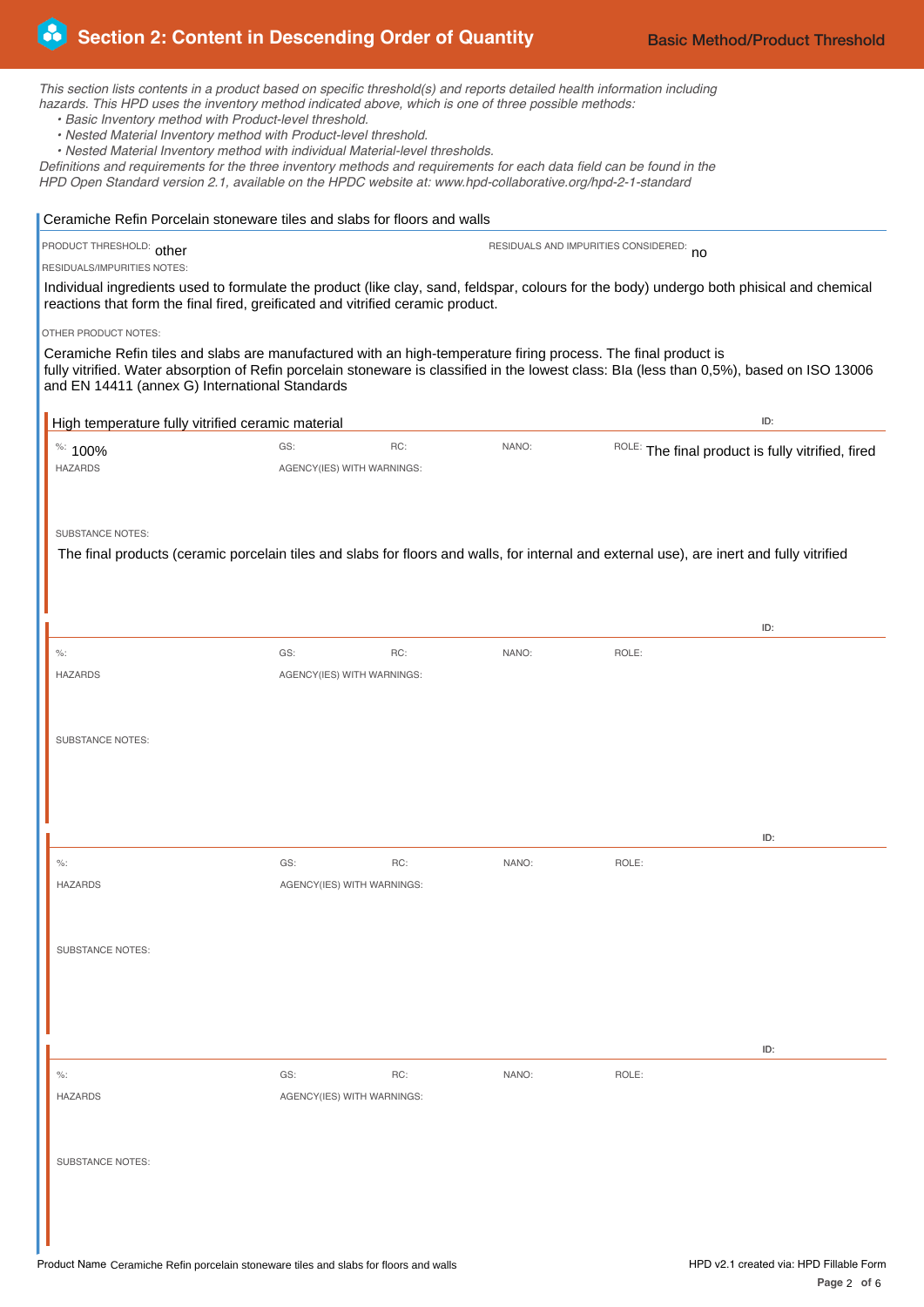*This section lists applicable certification and standards compliance information for VOC emissions and VOC content. Other types of health or environmental performance testing or certifications completed for the product may be provided.* 

| <b>VOC EMISSIONS</b>                                                                     |                               |                     |
|------------------------------------------------------------------------------------------|-------------------------------|---------------------|
| CERTIFYING PARTY: third party                                                            | <b>ISSUE DATE: 09/09/2015</b> | <b>EXPIRY DATE:</b> |
| CERTIFIER OR LAB: Main Laboratory Sassuolo (Scandiano - RE) - ITALY                      |                               |                     |
| APPLICABLE FACILITIES: Ceramiche Refin, Via 1º Maggio, 22, 42013 Salvaterra (RE) - ITALY |                               |                     |
| CERTIFICATE URL: www.mainlaboratorysassuolo.it                                           |                               |                     |
| CERTIFICATION AND COMPLIANCE NOTES:                                                      |                               |                     |
|                                                                                          |                               |                     |

# CERTIFYING PARTY: third party CERTIFIER OR LAB: DNV-GL det Norske Veritas <sup>APPLICABLE FACILITIES:</sup> Ceramiche Refin, Via 1º Maggio, 22, 42013 Salvaterra (RE) - ITALY CERTIFICATE URL: www.dnvgl.it CERTIFICATION AND COMPLIANCE NOTES: third party **third party of the SALL ISSUE DATE:** 11/28/2018 EXPIRY DATE: MANAGEMENT ISO 9001

| SUSTAINABILITY - LEED                                                                    | LEED V4 conformity            |                     |  |  |
|------------------------------------------------------------------------------------------|-------------------------------|---------------------|--|--|
| CERTIFYING PARTY: third party                                                            | <b>ISSUE DATE: 09/17/2018</b> | <b>EXPIRY DATE:</b> |  |  |
| CERTIFIER OR LAB: DNV-GL det Norske Veritas                                              |                               |                     |  |  |
| APPLICABLE FACILITIES: Ceramiche Refin, Via 1º Maggio, 22, 42013 Salvaterra (RE) - ITALY |                               |                     |  |  |
| CERTIFICATE URL: www.dnvgl.it                                                            |                               |                     |  |  |
| CERTIFICATION AND COMPLIANCE NOTES:                                                      |                               |                     |  |  |
|                                                                                          |                               |                     |  |  |

| LCA - EPD                                                                                | PEF - product Environmental Footprint |                     |  |  |
|------------------------------------------------------------------------------------------|---------------------------------------|---------------------|--|--|
| CERTIFYING PARTY: third party                                                            | <b>ISSUE DATE:</b> 03/30/2017         | <b>EXPIRY DATE:</b> |  |  |
| CERTIFIER OR LAB: DNV-GL det Norske Veritas                                              |                                       |                     |  |  |
| APPLICABLE FACILITIES: Ceramiche Refin, Via 1º Maggio, 22, 42013 Salvaterra (RE) - ITALY |                                       |                     |  |  |
| CERTIFICATE URL:                                                                         |                                       |                     |  |  |
| CERTIFICATION AND COMPLIANCE NOTES:                                                      |                                       |                     |  |  |

# LCA - EPD

CERTIFYING PARTY: third party

ISSUE DATE: 12/18/2018 EXPIRY DATE:

CERTIFIER OR LAB: Bureau Veritas Codde & EVEA

APPLICABLE FACILITIES: Ceramiche Refin, Via 1º Maggio, 22, 42013 Salvaterra (RE) - ITALY FDES - Fiche de Declaration Environnementale et sanitaire<br>
AB: Hureau Veritas Codde & EVEA<br>
CILITIES: Ceramiche Refin, Via 1º Maggio, 22, 42013 Salvaterra (RE) - ITALY<br>
RILI<br>
AND COMPLIANCE NOTES:<br>
AND COMPLIANCE NOTES:<br>
C

CERTIFICATE URL:

CERTIFICATION AND COMPLIANCE NOTES: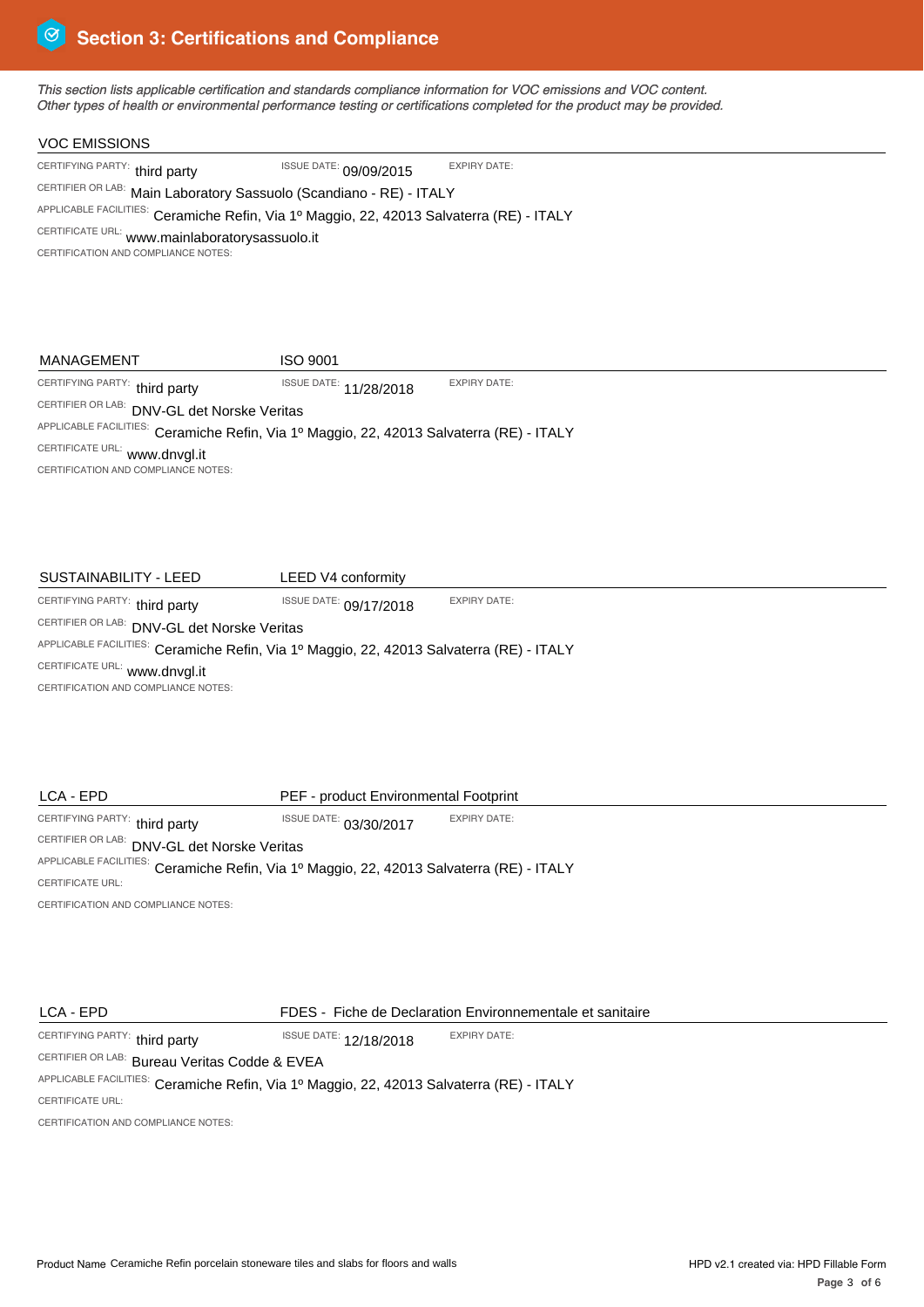*This section lists applicable certification and standards compliance information for VOC emissions and VOC content. Other types of health or environmental performance testing or certifications completed for the product may be provided.* 

ISSUE DATE: EXPIRY DATE:

ISSUE DATE: EXPIRY DATE:

ISSUE DATE: EXPIRY DATE:

| EPD - Environmental Product Declaration |                                                                                                                                                                                                                                  |
|-----------------------------------------|----------------------------------------------------------------------------------------------------------------------------------------------------------------------------------------------------------------------------------|
|                                         | <b>EXPIRY DATE:</b>                                                                                                                                                                                                              |
|                                         |                                                                                                                                                                                                                                  |
|                                         |                                                                                                                                                                                                                                  |
|                                         |                                                                                                                                                                                                                                  |
|                                         |                                                                                                                                                                                                                                  |
|                                         |                                                                                                                                                                                                                                  |
|                                         |                                                                                                                                                                                                                                  |
|                                         |                                                                                                                                                                                                                                  |
|                                         |                                                                                                                                                                                                                                  |
|                                         | ISSUE DATE: 09/01/2018<br>CERTIFIER OR LAB: ICMQ italia - EPD ITALY - ECO PLATFORM<br>APPLICABLE FACILITIES: Ceramiche Refin, Via 1º Maggio, 22, 42013 Salvaterra (RE) - ITALY<br>CERTIFICATE URL: www.mainlaboratorysassuolo.it |

# MULTI-ATTRIBUTE

CERTIFYING PARTY: CERTIFIER OR LAB:

APPLICABLE FACILITIES:

CERTIFICATE URL:

CERTIFICATION AND COMPLIANCE NOTES:

## LCA - EPD

CERTIFYING PARTY:

CERTIFIER OR LAB:

APPLICABLE FACILITIES:

CERTIFICATE URL:

CERTIFICATION AND COMPLIANCE NOTES:

# LCA - EPD

CERTIFYING PARTY:

CERTIFIER OR LAB:

APPLICABLE FACILITIES:

CERTIFICATE URL:

CERTIFICATION AND COMPLIANCE NOTES:

CERTIFYING PARTY: CERTIFIER OR LAB:

ISSUE DATE: EXPIRY DATE:

APPLICABLE FACILITIES: CERTIFICATE URL:

CERTIFICATION AND COMPLIANCE NOTES: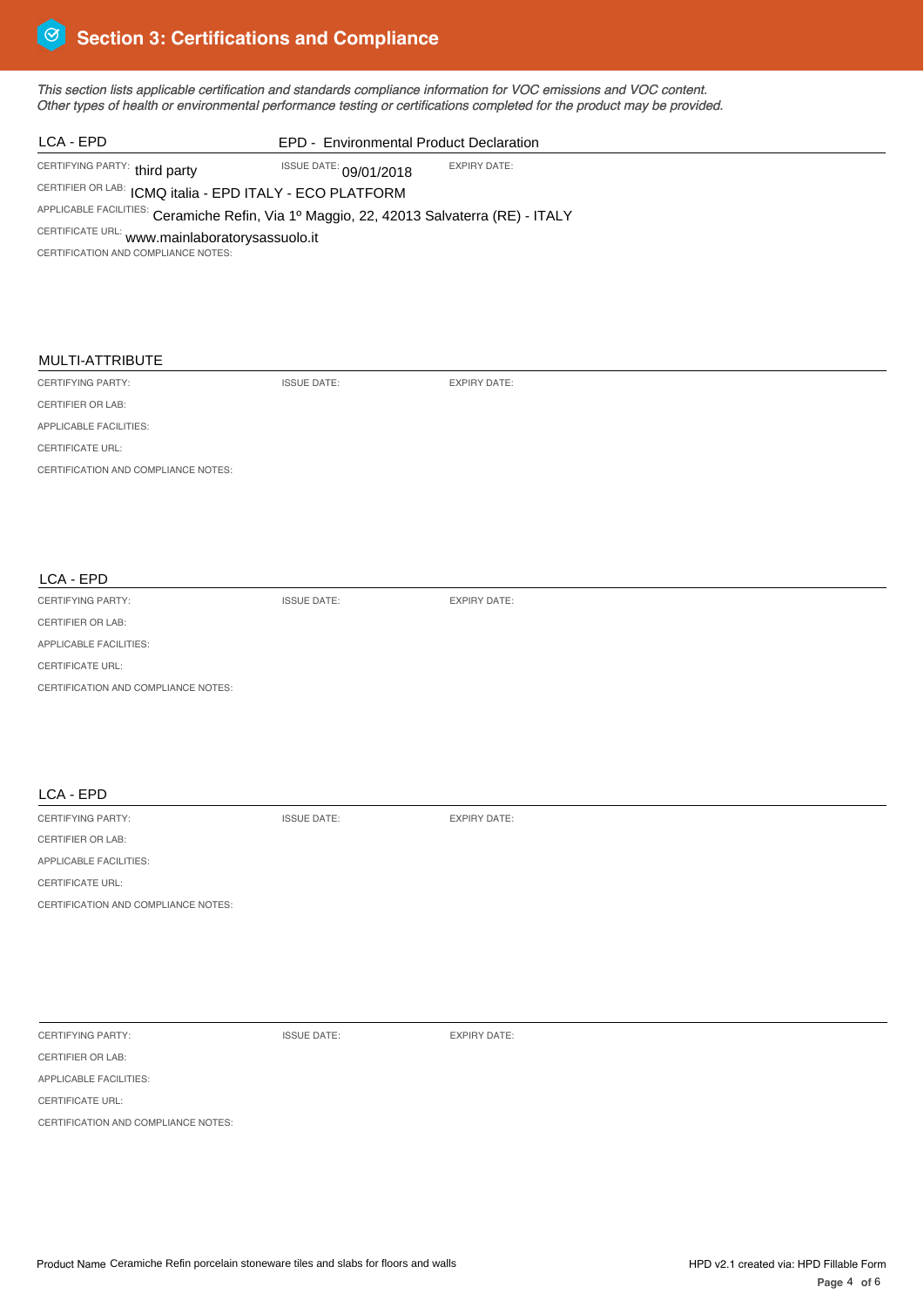

*This section lists related products or materials that the manufacturer requires or recommends for installation (such as adhesives or fasteners), maintenance, cleaning, or operations. For information relating to the contents of these related products, refer to their applicable Health Product Declarations, if available.*

**HPD URL:**

CONDITION WHEN RECOMMENDED OR REQUIRED AND/OR OTHER NOTES:

No accessories are required for this product.

# **Section 5: General Notes**

ISO 13006 Ceramic tiles — Definitions, classification,characteristics and marking

TERMS AND DEFINITIONS:

1) CERAMIC TILE: thin slab made from clays and/or other inorganic raw materials, generally used as covering for floors and walls,usually shaped by extruding or pressing at room temperature, then dried and subsequently fired at temperatures sufficient to develop the required properties. Tiles may be glazed (GL) or unglazed (UGL); they are incombustible and are not affected by light.

2) PORCELAIN TILE: fully vitrified tile with water absorption coefficient less than or equal to a mass fraction of 0,5 %, belonging to groups AIa and BIa